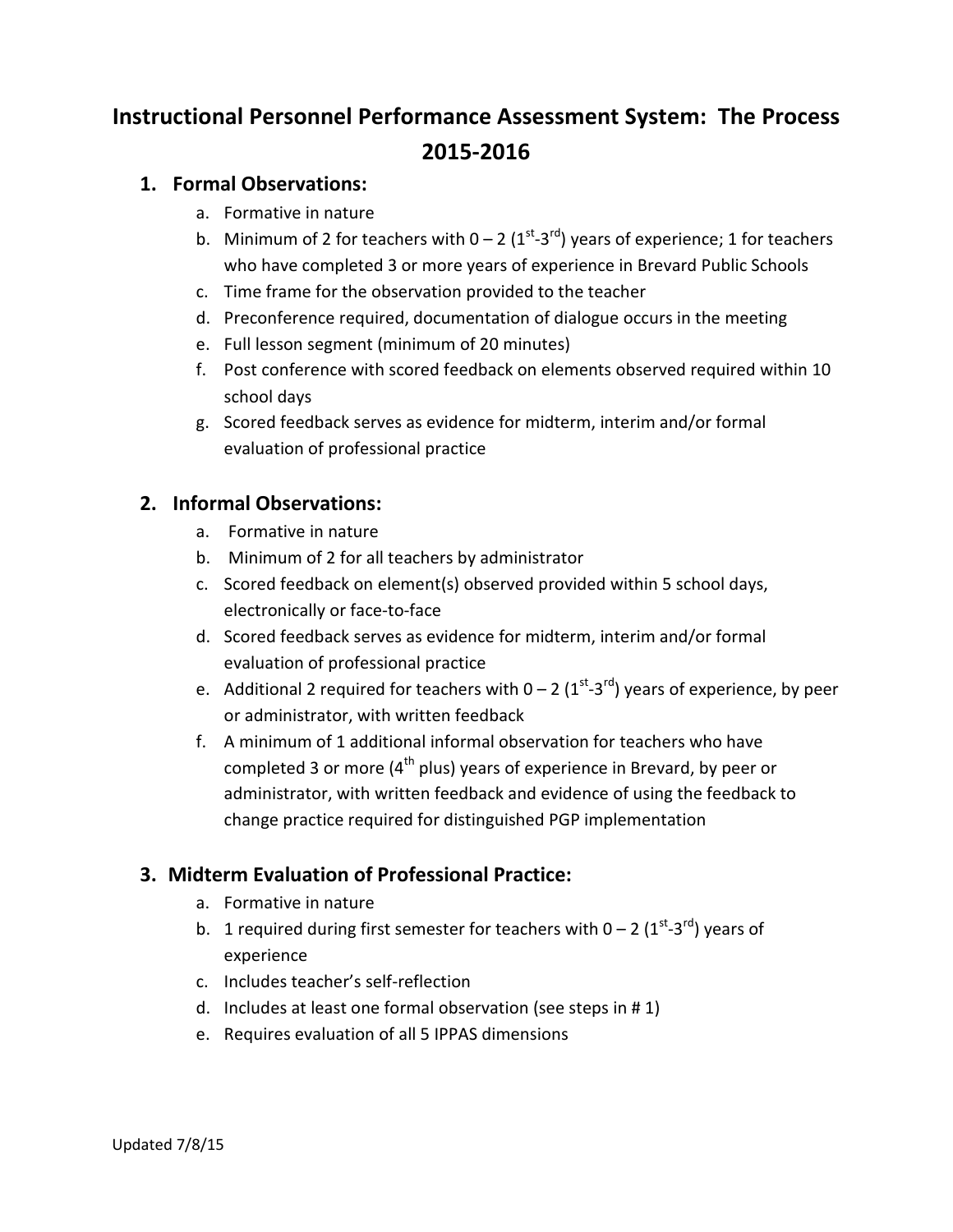## **4. Interim Evaluation of Professional Practice:**

- a. Completed for any teacher with whom an administrator has a performance concern
- b. Includes teacher's self-reflection
- c. Includes at least one formal observation (see steps in #1)
- d. Requires evaluation of all 5 IPPAS dimensions
- e. PDAP's will be developed with the teacher, implemented by the teacher and the administrator, and monitored by the administrator for each dimension scored a 4.5 or below
- f. Administrators will identify no more than 2 dimensions at a time for focused effort during a 2-4 week improvement cycle
- g. PDAP's may be continued or added at the conclusion of the improvement cycle if additional growth is needed

## **5. Annual Evaluation of Professional Practice (45 points):**

- a. Summative in nature, mastery-based
- b. Required annually for all teachers in the spring
- c. Includes teacher's self-reflection
- d. Requires evaluation of all 5 IPPAS dimensions
- e. Evidence will not be required for indicators or dimensions on which the administrator's score and the teacher's self-reflection score are equivalent or on indicators or dimensions that have been previously documented through the observation process
- f. All evidence remains at the school

## **6. Summative Part 1:**

- a. 67 points
- b. Includes Annual Evaluation of Professional Practice (45 points), PGP Development (8 points), PGP Implementation (10 points), and Collaborative/Mutual Accountability Score (4 points)
- c. Signed electronically in the spring of the current school year by teacher and administrator

# **7. Summative Part 2:**

- a. Totals 100 points
- b. Includes Summative Part 1  $(2/3)$  and Student Achievement Scores  $(1/3)$
- c. Signed electronically by teacher & administrator in the fall of the next school year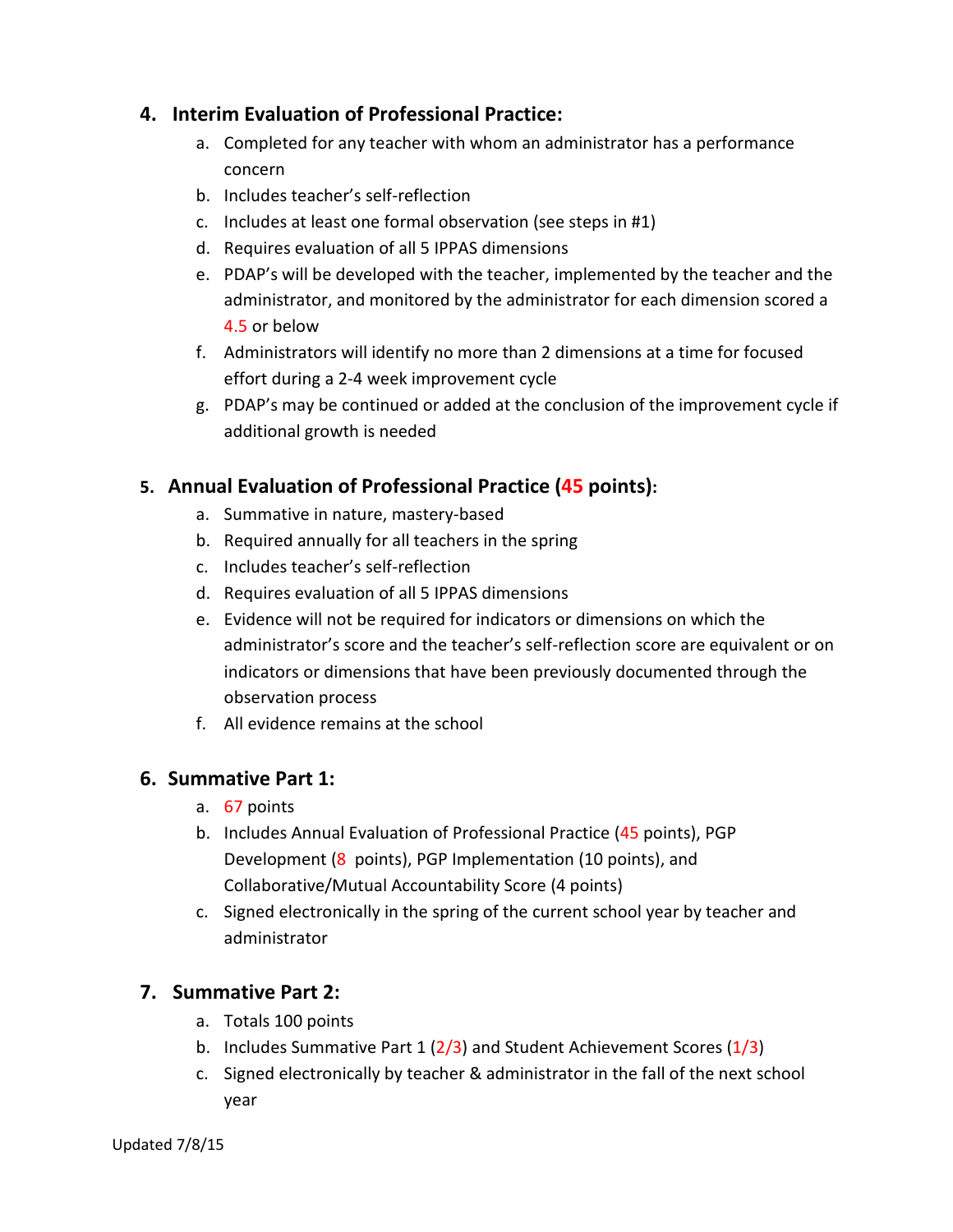**Administrators may conduct additional formal or informal observations. If evidence will be used in formal evaluations, teachers must be provided written feedback in accordance with the contract.** 

**Administrators may conduct classroom walk-throughs or instructional rounds with other administrators or teachers for data collection and inter-rater reliability. These events are NOT evidence for a teacher's evaluation. Prior notice to the teacher of a walk-through is not required.** 

## **Additional Required Steps in the Process:**

#### **8. PGP Development**

- Teachers may choose between three PGP options:
- Option one: traditional PGP, relies on quantitative student performance data
- Option two: student survey PGP, relies on qualitative student data about teaching and learning
- Option three: PGP based on IPPAS, relies on a teacher's evaluative performance data from 2014-2015
- Teachers wishing to receive specific feedback about a draft PGP may submit it to their administrator for review prior to scoring; last day for draft submission will be Monday, October 19. Administrators will return draft PGP with specific feedback by Friday, October 30, to allow adequate time for revision.
- Teachers will submit their PGP to their administrator and the peer review team by Friday, November 20. Scores will be provided to teachers by Friday, December 18.
- Teachers hired on or after November 20 will have a PGP deadline of Monday, February 1.

#### **9. PGP Implementation**

- Evidence to support implementation of the PGP may include training records, peer observations, student work samples, lesson plans, parent communication, and other artifacts illustrating the teacher's efforts to implement the strategies indicated and use feedback from colleagues to improve instructional practice.
- Additional evidence is not required for indicators or dimensions observed by the administrator.
- AC teachers must submit PGP implementation evidence and self-assessment to their assigned evaluator by Monday, March 28.
- PSC teachers must submit PGP implementation evidence and self-assessment to their assigned evaluator by Monday, April 25.